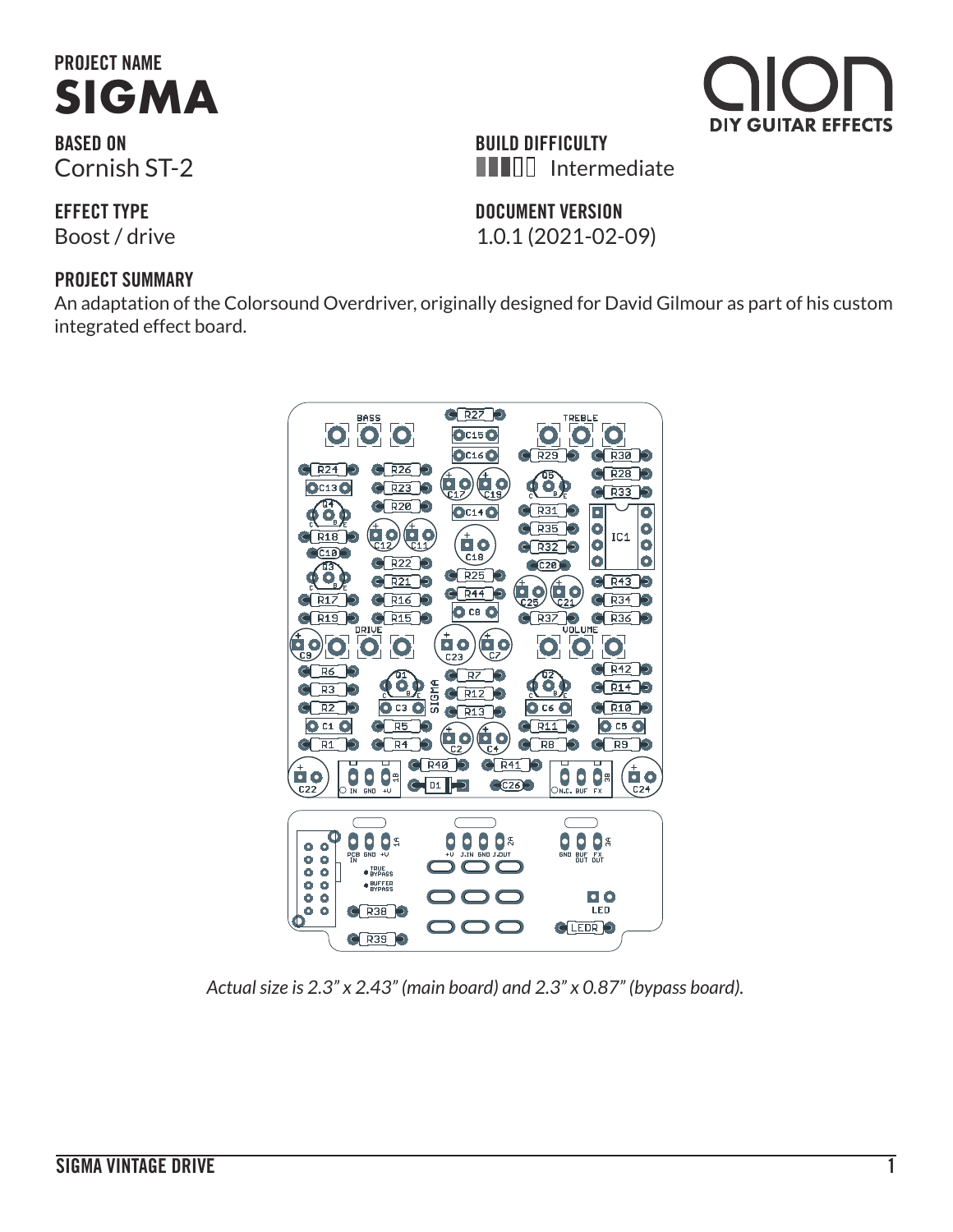### TABLE OF CONTENTS

- **1** Project Overview **8** Drill Template
- **2** Introduction & Usage **9** Enclosure Layout
- - **6** Build Notes **11** Licensing
	-
- 
- 
- **3-5** Parts List **10** Wiring Diagram
	-
	- **7** Schematic **11** Document Revisions

### INTRODUCTION

The Sigma Vintage Drive is adapted from the Pete Cornish ST-2, traced by Aion FX in 2020.

Cornish pedals are best known for being extremely expensive. There are two reasons for this. First, the build quality and reliability is unmatched. Second, the mysterious nature of them, partially due to the fact that the circuit is obscured and partially because of the A-list of clients such as David Gilmour, Brian May and Pete Townshend.

Pete Cornish originally designed the ST-2 for David Gilmour as part of his custom integrated pedalboard. It was later released as a standalone product in 2007. Other owners include Keith Urban and John Shanks. Lou Reed had one as well.

The ST-2 had long been suspected to be based on the Colorsound Overdriver, given the description, control layout and the first customer (Gilmour is a known enthusiast of the Overdriver). However, it's never been confirmed.

After tracing it, it's clear that the ST-2 is definitely based on the Overdriver, but with a few twists. First, it's double-buffered, the same as the  $G-2$ . Second, several values have been changed throughout the circuit and so the overall voicing will be different—it's not a direct clone. Lastly, an op-amp gain stage has been added to the end to increase the available volume. The original Overdriver could get loud, but the ST-2 can get even louder!

The Sigma is a faithful reproduction of the ST-2 circuit, but with one major addition: an internal slide switch allowing the pedal to be used in true-bypass mode instead of buffered bypass. As with the Klon KTR, the buffered mode is "almost always better", but with this feature, you can determine for yourself.

### USAGE

The Sigma has the following controls:

- **Gain** controls the amount of gain in the first transistor gain stage.
- **Bass** boosts or cuts frequencies by +/-14dB at 30 Hz.
- **Treble** boosts or cuts frequencies by +/-18dB at 3 KHz.
- **Volume** is the overall output level.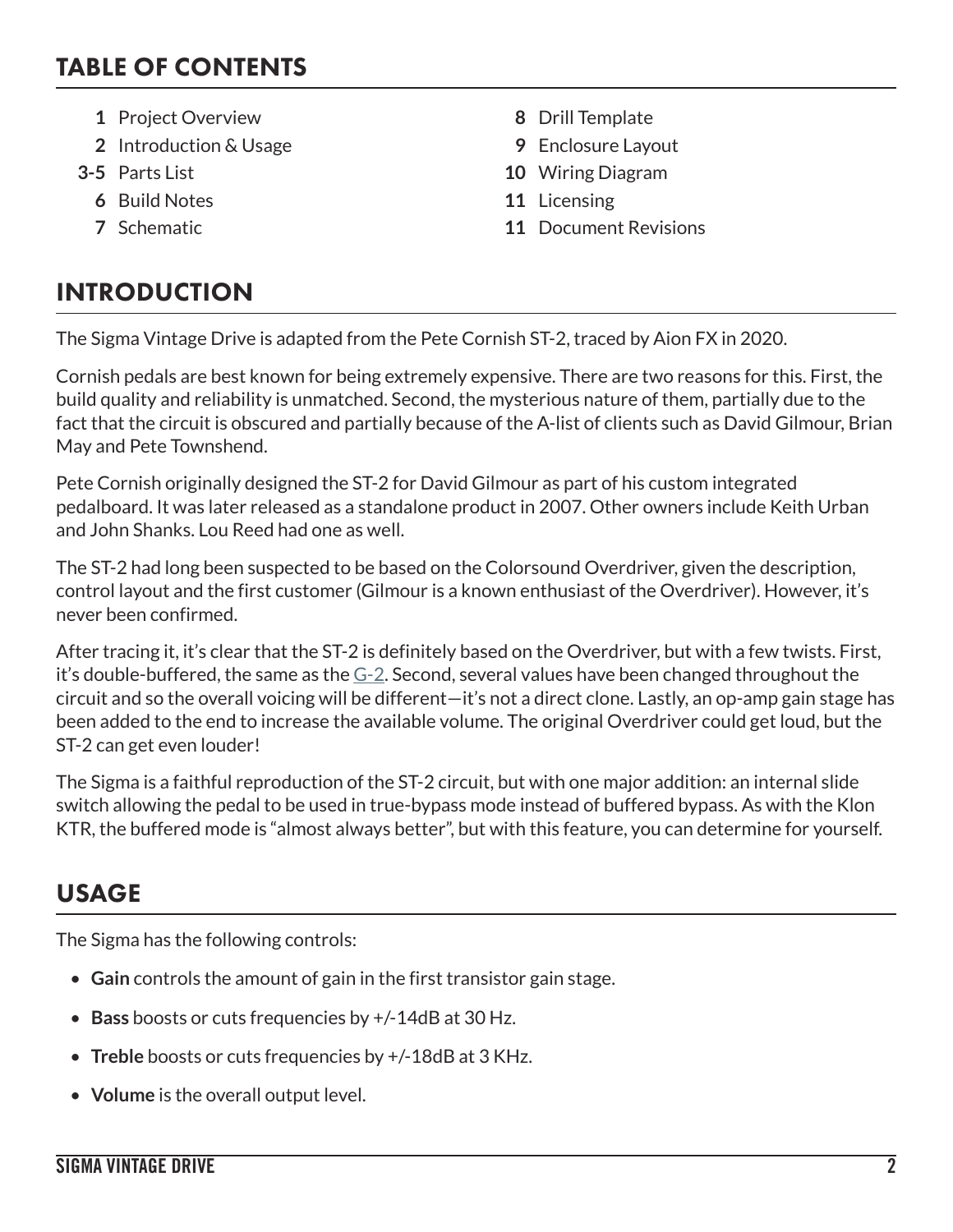### PARTS LIST

This parts list is also available in a spreadsheet format which can be imported directly into Mouser for easy parts ordering. Mouser doesn't carry all the parts (most notably potentiometers) so the second tab lists all the non-Mouser parts as well as sources for each.

[View parts list spreadsheet](https://docs.google.com/spreadsheets/d/1JMO0bW3_9NixuXZ78NuxAocGUV0bm0P6QgYzZuBN8Fo/edit?usp=sharing) →

| <b>PART</b>     | <b>VALUE</b> | <b>TYPE</b>               | <b>NOTES</b> |
|-----------------|--------------|---------------------------|--------------|
| R <sub>1</sub>  | 10M          | Metal film resistor, 1/4W |              |
| R2              | 1k           | Metal film resistor, 1/4W |              |
| R <sub>3</sub>  | 120k         | Metal film resistor, 1/4W |              |
| R4              | 120k         | Metal film resistor, 1/4W |              |
| R <sub>5</sub>  | 200k         | Metal film resistor, 1/4W |              |
| R6              | 7k5          | Metal film resistor, 1/4W |              |
| R7              | 10k          | Metal film resistor, 1/4W |              |
| R <sub>8</sub>  | 51R          | Metal film resistor, 1/4W |              |
| R <sub>9</sub>  | 1M           | Metal film resistor, 1/4W |              |
| R <sub>10</sub> | 1k           | Metal film resistor, 1/4W |              |
| R11             | 120k         | Metal film resistor, 1/4W |              |
| R <sub>12</sub> | 120k         | Metal film resistor, 1/4W |              |
| R <sub>13</sub> | 200k         | Metal film resistor, 1/4W |              |
| R14             | 7k5          | Metal film resistor, 1/4W |              |
| R <sub>15</sub> | 5k6          | Metal film resistor, 1/4W |              |
| R <sub>16</sub> | 120k         | Metal film resistor, 1/4W |              |
| R <sub>17</sub> | 18k          | Metal film resistor, 1/4W |              |
| <b>R18</b>      | 150k         | Metal film resistor, 1/4W |              |
| R19             | 1k           | Metal film resistor, 1/4W |              |
| R <sub>20</sub> | 680R         | Metal film resistor, 1/4W |              |
| R21             | 1k8          | Metal film resistor, 1/4W |              |
| R22             | 12k          | Metal film resistor, 1/4W |              |
| R23             | 4k7          | Metal film resistor, 1/4W |              |
| R24             | 4k7          | Metal film resistor, 1/4W |              |
| R <sub>25</sub> | 5k1          | Metal film resistor, 1/4W |              |
| R <sub>26</sub> | 39k          | Metal film resistor, 1/4W |              |
| R <sub>27</sub> | 5k6          | Metal film resistor, 1/4W |              |
| <b>R28</b>      | 150k         | Metal film resistor, 1/4W |              |
| R29             | 33k          | Metal film resistor, 1/4W |              |
| <b>R30</b>      | 1k8          | Metal film resistor, 1/4W |              |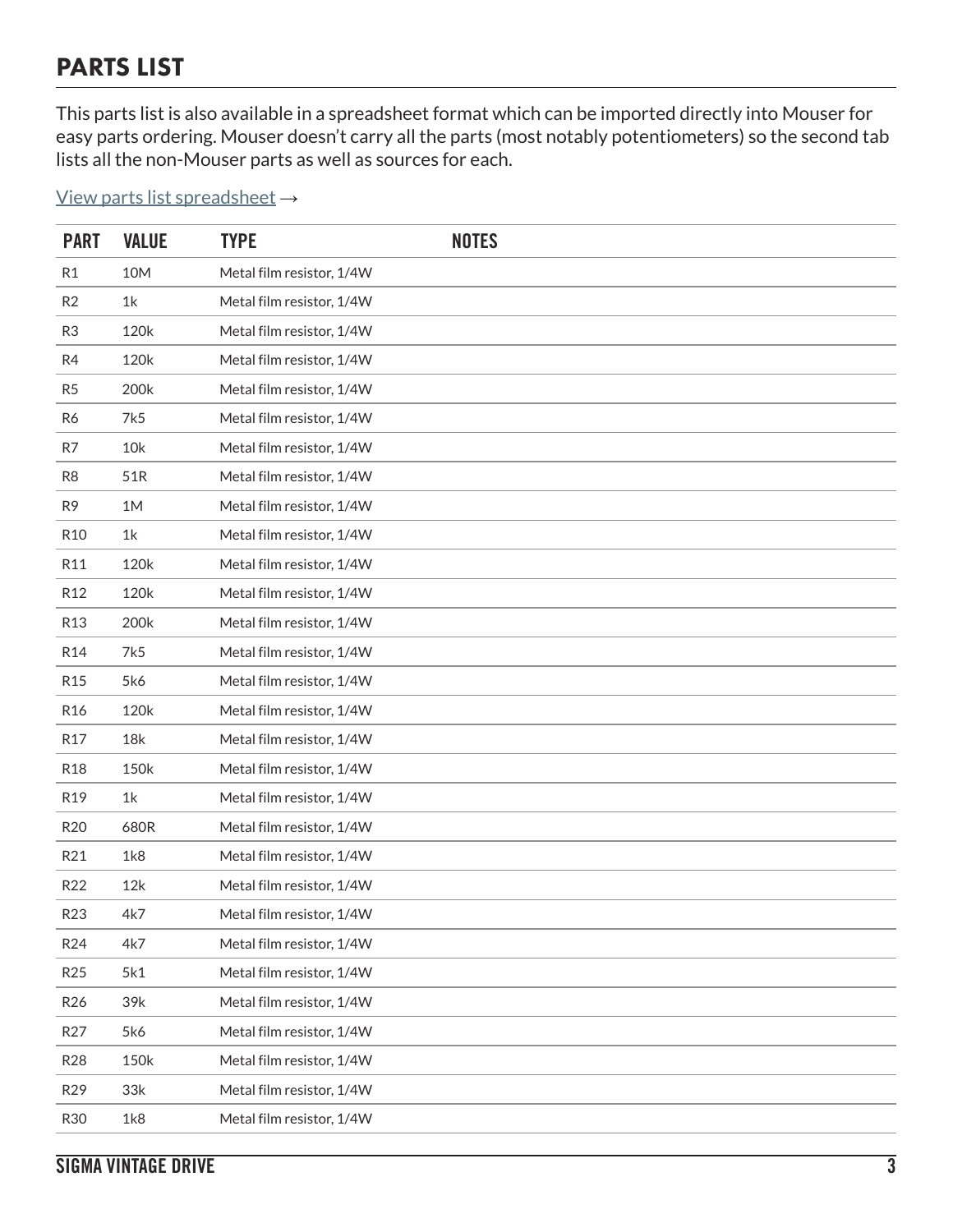### PARTS LIST, CONT.

| <b>PART</b>    | <b>VALUE</b>     | <b>TYPE</b>                   | <b>NOTES</b> |
|----------------|------------------|-------------------------------|--------------|
| R31            | 330R             | Metal film resistor, 1/4W     |              |
| R32            | 10k              | Metal film resistor, 1/4W     |              |
| R33            | 5k1              | Metal film resistor, 1/4W     |              |
| R34            | <b>10R</b>       | Metal film resistor, 1/4W     |              |
| <b>R35</b>     | 15k              | Metal film resistor, 1/4W     |              |
| R36            | 10k              | Metal film resistor, 1/4W     |              |
| R37            | 91R              | Metal film resistor, 1/4W     |              |
| <b>R38</b>     | 91R              | Metal film resistor, 1/4W     |              |
| R39            | 51k              | Metal film resistor, 1/4W     |              |
| R40            | 100R             | Metal film resistor, 1/4W     |              |
| R41            | 51R              | Metal film resistor, 1/4W     |              |
| R42            | 51R              | Metal film resistor, 1/4W     |              |
| R43            | 10k              | Metal film resistor, 1/4W     |              |
| R44            | 10k              | Metal film resistor, 1/4W     |              |
| LEDR           | 4k7              | Metal film resistor, 1/4W     |              |
| C1             | 100 <sub>n</sub> | Film capacitor, 7.2 x 2.5mm   |              |
| C <sub>2</sub> | 4.7uF            | Electrolytic capacitor, 4mm   |              |
| C3             | 1n               | Film capacitor, 7.2 x 2.5mm   |              |
| C <sub>4</sub> | 22uF             | Electrolytic capacitor, 5mm   |              |
| C <sub>5</sub> | 100 <sub>n</sub> | Film capacitor, 7.2 x 2.5mm   |              |
| C <sub>6</sub> | 1n               | Film capacitor, 7.2 x 2.5mm   |              |
| C7             | 4.7uF            | Electrolytic capacitor, 4mm   |              |
| C8             | 220 <sub>n</sub> | Film capacitor, 7.2 x 2.5mm   |              |
| C <sub>9</sub> | 22uF             | Electrolytic capacitor, 5mm   |              |
| C10            | 220pF            | MLCC capacitor, NP0/C0G       |              |
| C11            | 22uF             | Electrolytic capacitor, 5mm   |              |
| C12            | 10uF             | Electrolytic capacitor, 5mm   |              |
| C13            | 100 <sub>n</sub> | Film capacitor, 7.2 x 2.5mm   |              |
| C14            | 10n              | Film capacitor, 7.2 x 2.5mm   |              |
| C15            | 10n              | Film capacitor, 7.2 x 2.5mm   |              |
| C16            | 100 <sub>n</sub> | Film capacitor, 7.2 x 2.5mm   |              |
| C17            | 10uF             | Electrolytic capacitor, 5mm   |              |
| C18            | 100uF            | Electrolytic capacitor, 6.3mm |              |
| C19            | 4.7uF            | Electrolytic capacitor, 4mm   |              |
| C20            | 220pF            | MLCC capacitor, NP0/C0G       |              |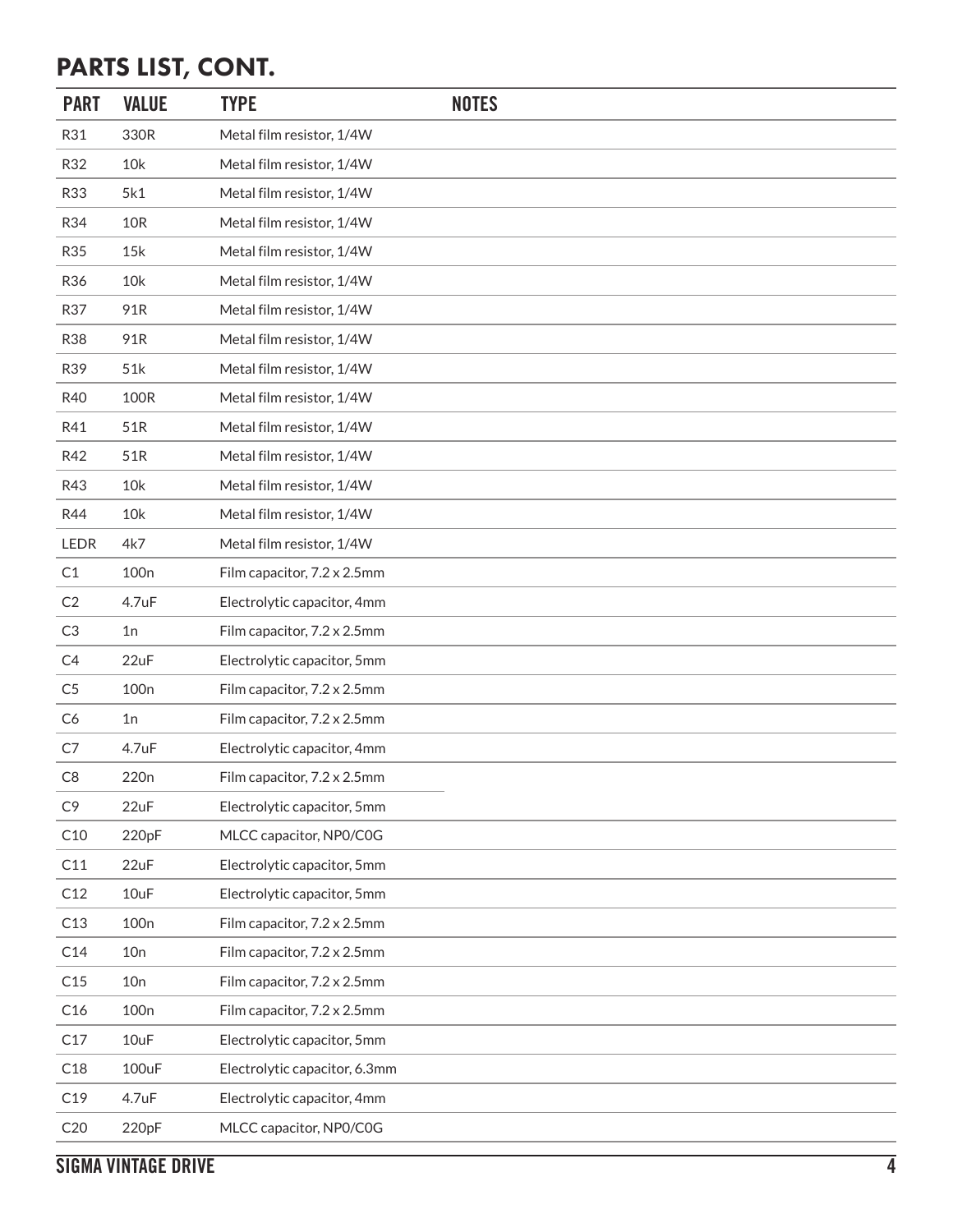## PARTS LIST, CONT.

| <b>PART</b>     | <b>VALUE</b>      | <b>TYPE</b>                    | <b>NOTES</b>                                       |
|-----------------|-------------------|--------------------------------|----------------------------------------------------|
| C21             | 22uF              | Electrolytic capacitor, 5mm    |                                                    |
| C22             | 220uF             | Electrolytic capacitor, 6.3mm  | Power supply filter capacitor.                     |
| C23             | <b>100uF</b>      | Electrolytic capacitor, 6.3mm  | Power supply filter capacitor.                     |
| C <sub>24</sub> | 220uF             | Electrolytic capacitor, 6.3mm  | Power supply filter capacitor.                     |
| C <sub>25</sub> | 22uF              | Electrolytic capacitor, 5mm    | Reference voltage filter capacitor.                |
| C <sub>26</sub> | 100 <sub>n</sub>  | MLCC capacitor, X7R            | Power supply filter capacitor.                     |
| D <sub>1</sub>  | 1N5817            | Schottky diode, DO-41          |                                                    |
| Q1              | <b>BC549C</b>     | BJT transistor, NPN, TO-92     |                                                    |
| Q <sub>2</sub>  | <b>BC549C</b>     | BJT transistor, NPN, TO-92     |                                                    |
| Q <sub>3</sub>  | <b>BC549C</b>     | BJT transistor, NPN, TO-92     |                                                    |
| Q4              | <b>BC549C</b>     | BJT transistor, NPN, TO-92     |                                                    |
| Q <sub>5</sub>  | <b>BC549C</b>     | BJT transistor, NPN, TO-92     |                                                    |
| IC1             | TL071             | Operational amplifier, DIP8    |                                                    |
| $IC1-S$         | DIP-8 socket      | IC socket, DIP-8               |                                                    |
| <b>DRIVE</b>    | 50kC              | 16mm right-angle PCB mount pot |                                                    |
| <b>BASS</b>     | <b>100kB</b>      | 16mm right-angle PCB mount pot |                                                    |
| <b>TREBLE</b>   | <b>100kB</b>      | 16mm right-angle PCB mount pot |                                                    |
| VOL.            | 10kA              | 16mm right-angle PCB mount pot |                                                    |
| TB-BUF          | 4PDT slide        | Slide switch, 4PDT             | E-Switch EG4208 (4mm lever) or EG4208A (6mm lever) |
| IN              | $1/4"$ mono       | 1/4" phone jack, closed frame  | Switchcraft 111X or equivalent.                    |
| <b>OUT</b>      | $1/4"$ mono       | 1/4" phone jack, closed frame  | Switchcraft 111X or equivalent.                    |
| DC              | 2.1 <sub>mm</sub> | DC jack, 2.1mm panel mount     | Mouser 163-4302-E or equivalent.                   |
| <b>FSW</b>      | 3PDT              | Stomp switch, 3PDT             |                                                    |
| <b>ENC</b>      | 125B              | Enclosure, die-cast aluminum   | Can also use a Hammond 1590N1.                     |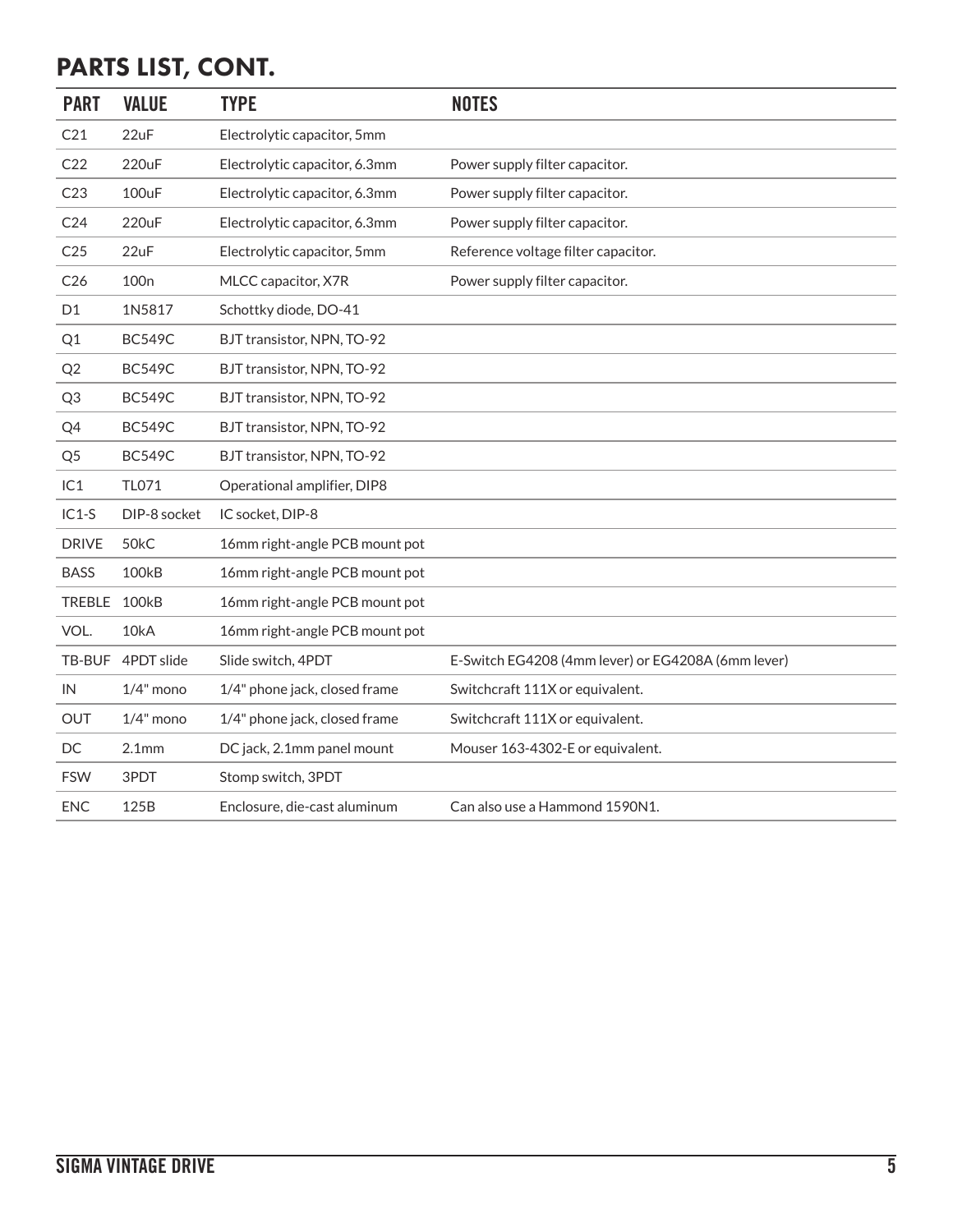### **Transistor selection**

The original ST-2 uses BC549C transistors. The pinout on the Sigma PCB follows this convention. However, the USA-equivalent 2N5088 will work the same here, so these can be substituted if they are easier to find. The 2N5088 should be rotated 180 degrees from the silkscreen since the pinout is mirrored from the BC549C.

### **Bypassing the true bypass / buffer switch**

The E-Switch EG4208 slide switch used for the true bypass/buffer selector is available from Mouser Electronics but may not be accessible to everyone. If you are unable to obtain it, you can hard-wire the switch to either true bypass mode or buffered mode by soldering jumpers to the switch pads.



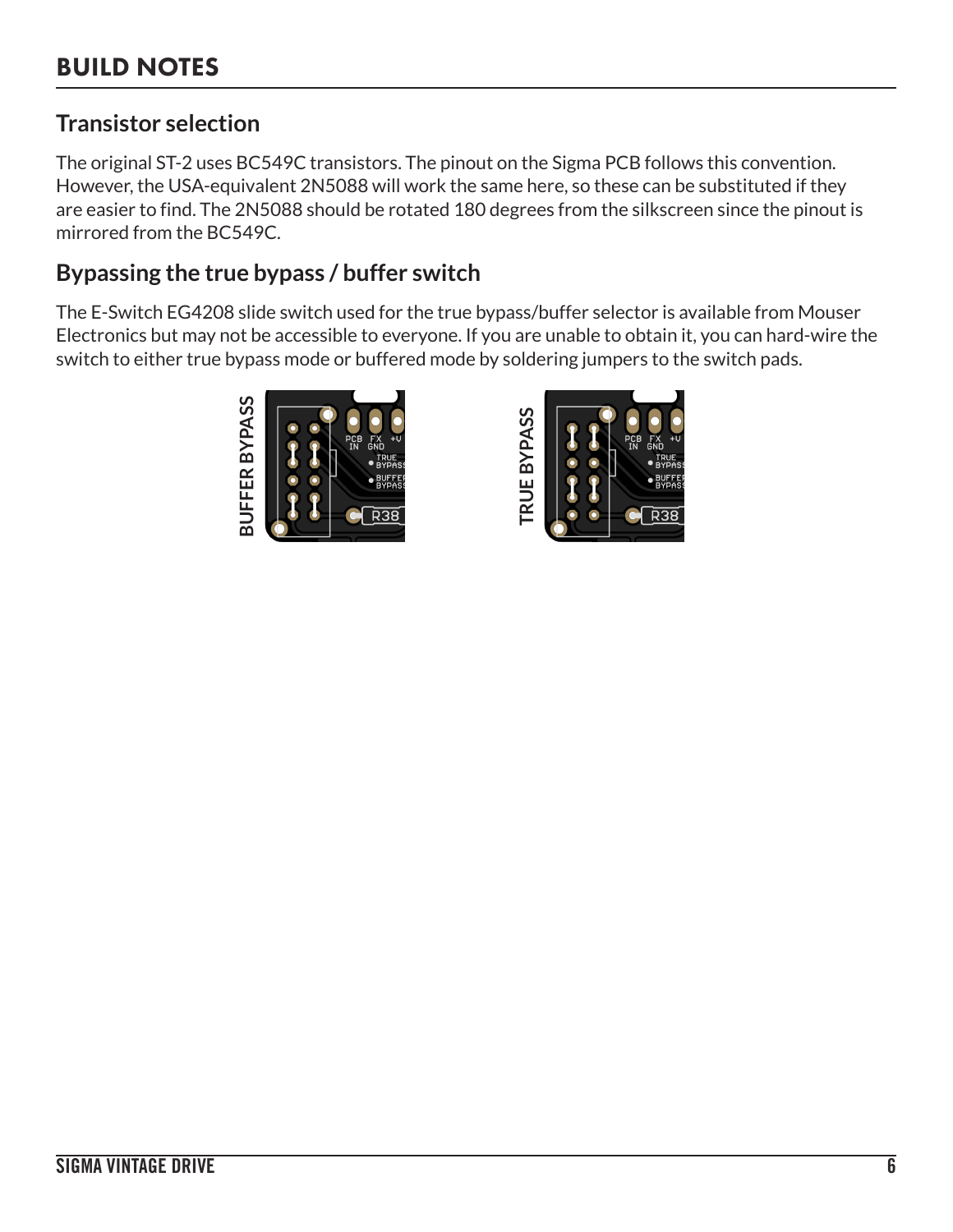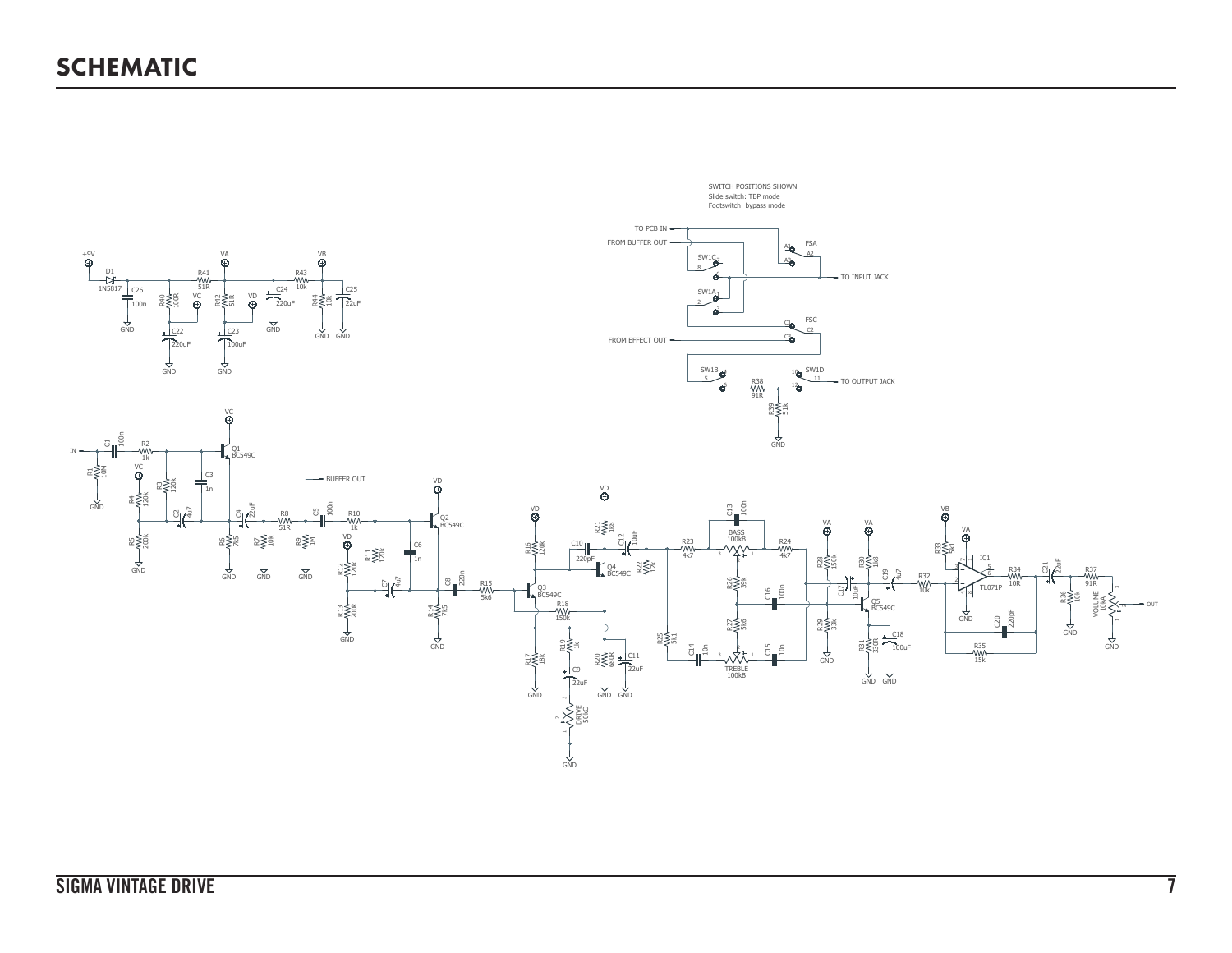### DRILL TEMPLATE

Cut out this drill template, fold the edges and tape it to the enclosure. Before drilling, it's recommended to first use a center punch for each of the holes to help guide the drill bit.

Ensure that this template is printed at 100% or "Actual Size". You can double-check this by measuring the scale on the printed page.

**Top jack layout** assumes the use of closed-frame jacks like the [Switchcraft 111X](https://aionelectronics.com/link/switchcraft-111/). If you'd rather use open-frame jacks, please refer to the Open-Frame Jack Drill Template for the top side.

**LED hole drill size** assumes the use of a [5mm LED bezel,](http://www.smallbear-electronics.mybigcommerce.com/bezel-5mm-chrome/) available from several parts suppliers. Adjust size accordingly if using something different, such as a 3mm bezel, a plastic bezel, or just a plain LED.

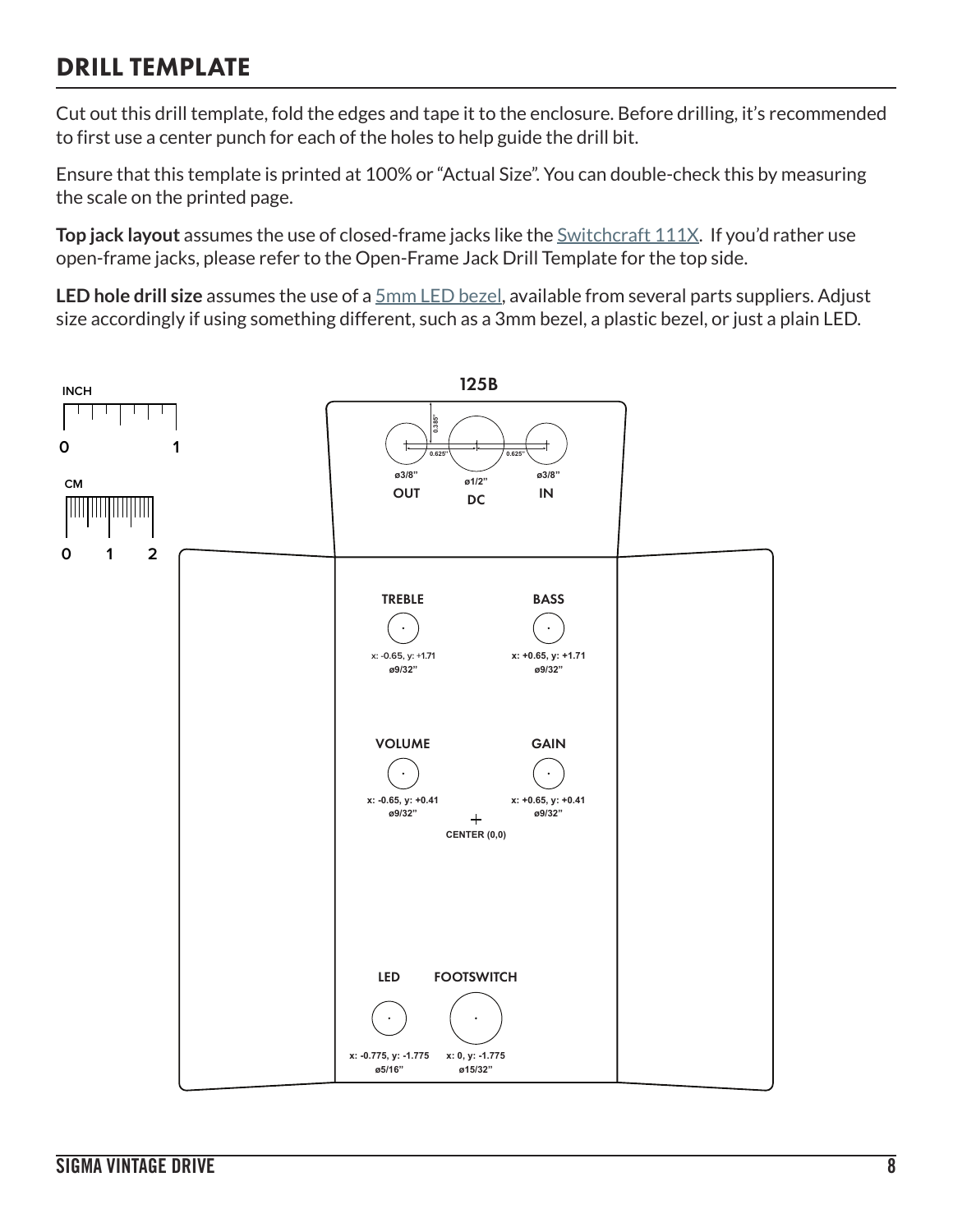### ENCLOSURE LAYOUT

Enclosure is shown without jacks. See next page for jack layout and wiring.

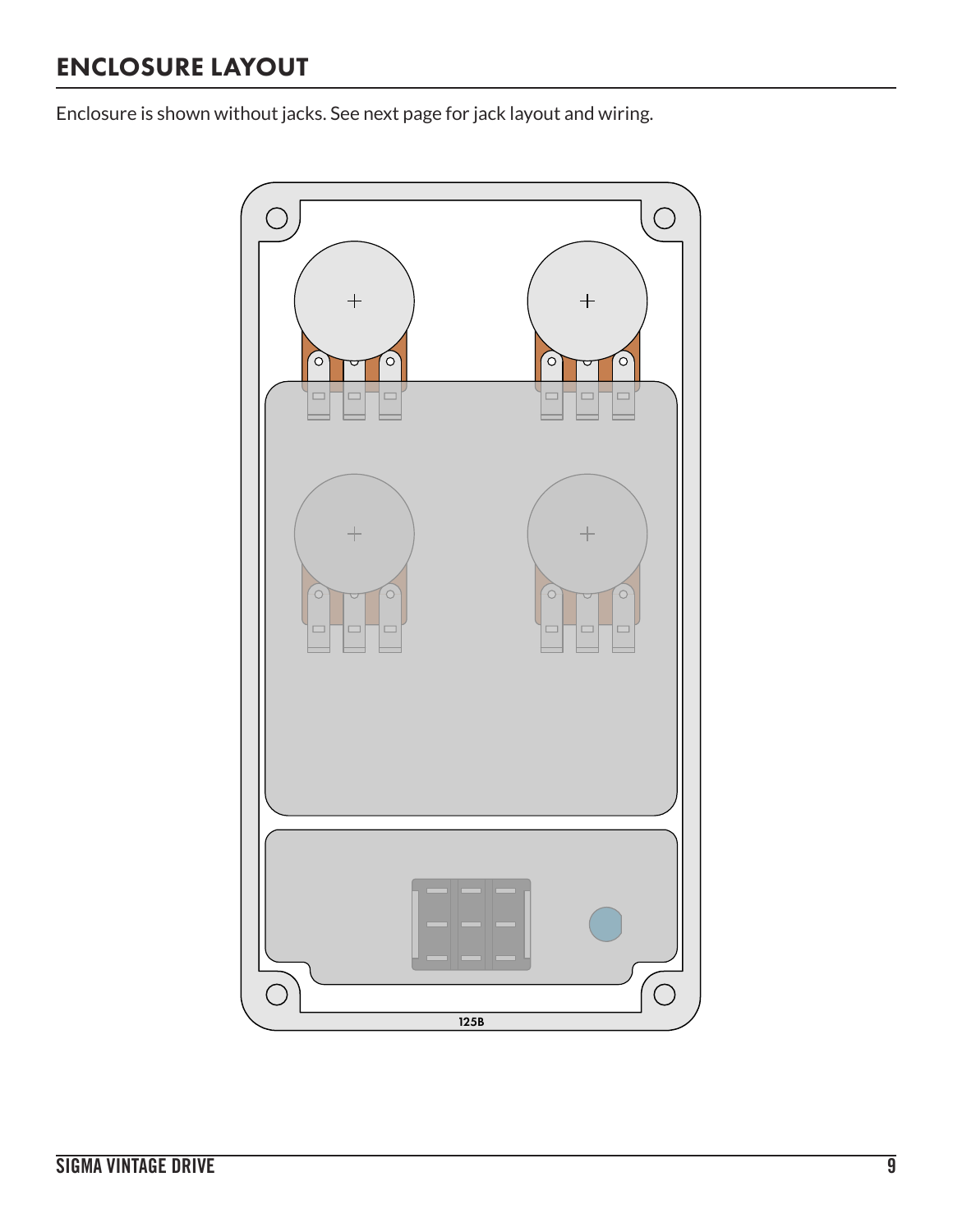